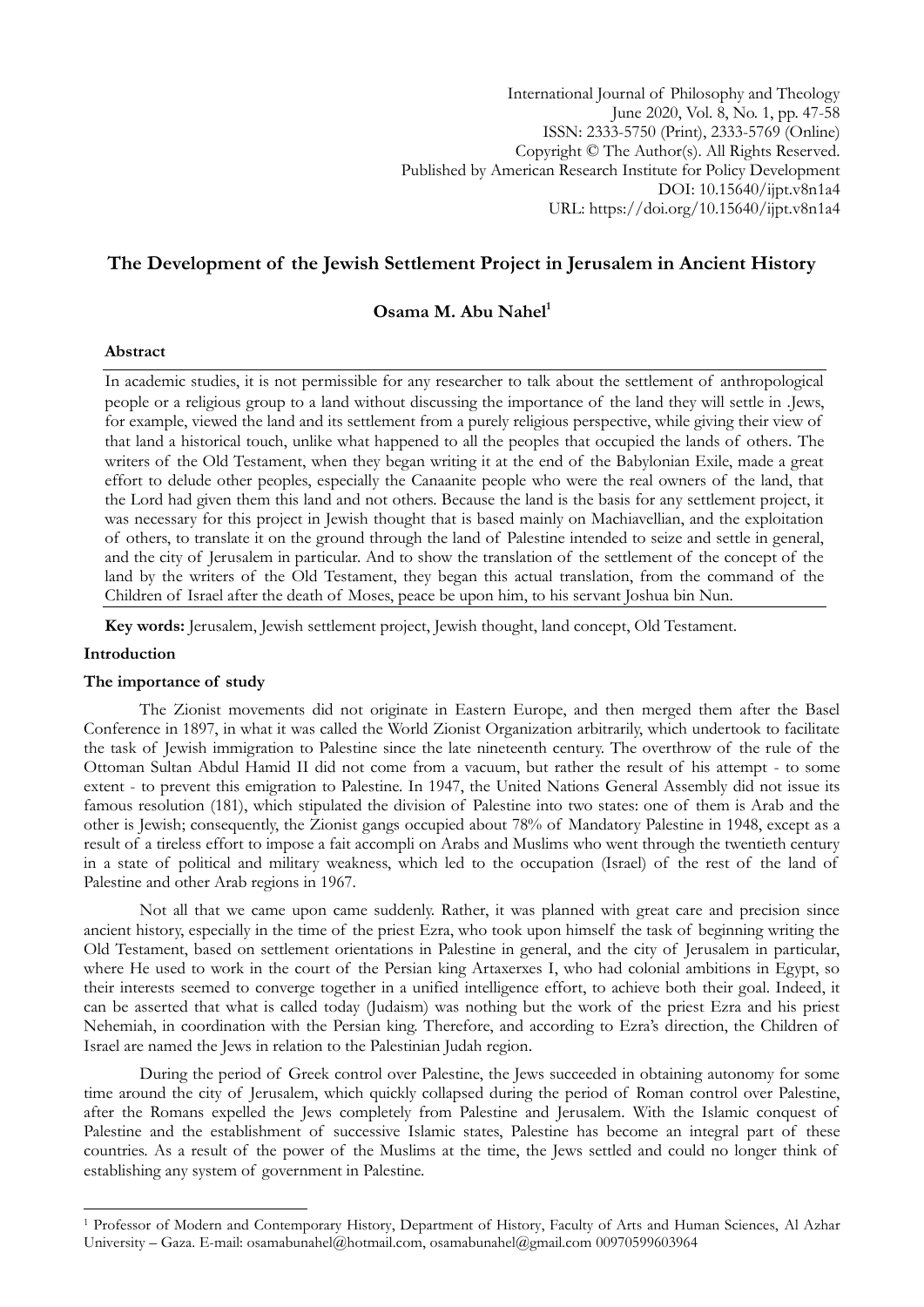But apparently, the expulsion of the Jews from Andalusia with the Muslims after the fall of the Islamic Kingdom of Granada in 1492 began to move in them the necessity of falsifying the historical awareness of the European peoples, to help them establish a national homeland for them in Palestine. Note that the Jews at that time were Europeans, who were converted to Judaism, and were not Jews, who later became Europeans. Accordingly, some European countries took upon themselves the task of facilitating the establishment of a national homeland for them in Palestine, which eventually evolved into a stronger political and legal formula, represented by the strength of the UN resolution (181) establishing a Jewish state, which the occupying state spares no effort to achieve. Hence the importance of this study.

# **The study Problem**

The current debate among researchers about the history of Jewish settlement in Jerusalem, and the focus of most of them on the fact that its beginnings were with the emergence of the Zionist movement in the second half of the nineteenth century, makes us dive into history, especially in ancient history where its beginnings are ignored by these researchers, through A review of the Intellectual and ideological framework for the concept of land and settlement, and that this settlement is a practical translation of the concept of land in Jewish thought, and then the Jewish attachment to it through.

Hence, the main question for the study comes from; how did the Jewish settlement project in the city of Jerusalem evolve in ancient history?

# **Objectives of the study**

The objectives of the study can be summarized as follows:

- 1. Explaining the conceptual and ideological framework for the concept of land and settlement for Jews.
- 2. Explaining that settlement is a practical translation of the concept of land in Jewish thought.

# **Study Approach**

Because of its importance, the study relied on **the historical approach**, which will assist us in exploring the initial information for the subject of our study, and then **the descriptive analytical approach**, to interpret and analyze that information to demonstrate its importance and scientific value.

# **The Intellectual and ideological framework for the concept of land and settlement for Jews**

It is not permissible for any researcher, to talk about the settlement of people belonging to an anthropological race, or the religious group of a land, without examining the importance of the land that they will settle. The Europeans when they decided to occupy and settle the new world after its discovery, did not do so merely because they wanted to seize the lands of others, but rather because of the benefits that these vast regions enjoy of things they had not previously experienced, or by some of the religious groups that met religious persecution in Its countries of origin are in Europe.

As for the Jews, the matter is very different from what these adventurous Europeans did. Jews view the land and its settlement from a purely religious perspective, while giving their view of that land a historical touch, unlike what happened to all the peoples who occupied the lands of others. Therefore, we must first clarify some of the misconceptions that Jews throughout history have tried to entrench, and make others believe in their credibility, in order to achieve their goals that they have carefully planned.

To begin with, when the writers of the Old Testament began writing it at the end of the Babylonian captivity, they tried to delude other peoples, especially the Canaanite people, the first Arab people to settle the land known as the Land of Canaan (later Palestine), that the Lord had given them this land, as it was mentioned at the end of chapter 48 From the Book of Genesis, the land of Canaan was no longer just a promised promise, but a real property that has no suspicion or dust on it. Therefore, the clerk of this book, but paved the way for the return of the children of Israel later to Canaan from Egypt, by saying; "And Israel (Jacob) said to Joseph; I am dying, but God will be with you and return you to the land of your fathers". (Genesis: 48/21)

It is clear from the text that it was intentionally tuck to give the children of Israel legitimacy and the right to return to the land of Canaan whenever they want, as if they were the original and legitimate owners of the land. There are many other promises according to the claims of the Old Testament. The Lord gave and granted Abram (Ibrahim), peace be upon him, the land from the Nile of Egypt to the Euphrates River. In the Book of Genesis, it was stated; "On that day, the Lord made an agreement with Abram (Ibrahim) saying; "For your seed I will give these The land from the River of Egypt to the Great River is the Euphrates River" (Genesis: 15/18), as stated in the Book of Deuteronomy what it says;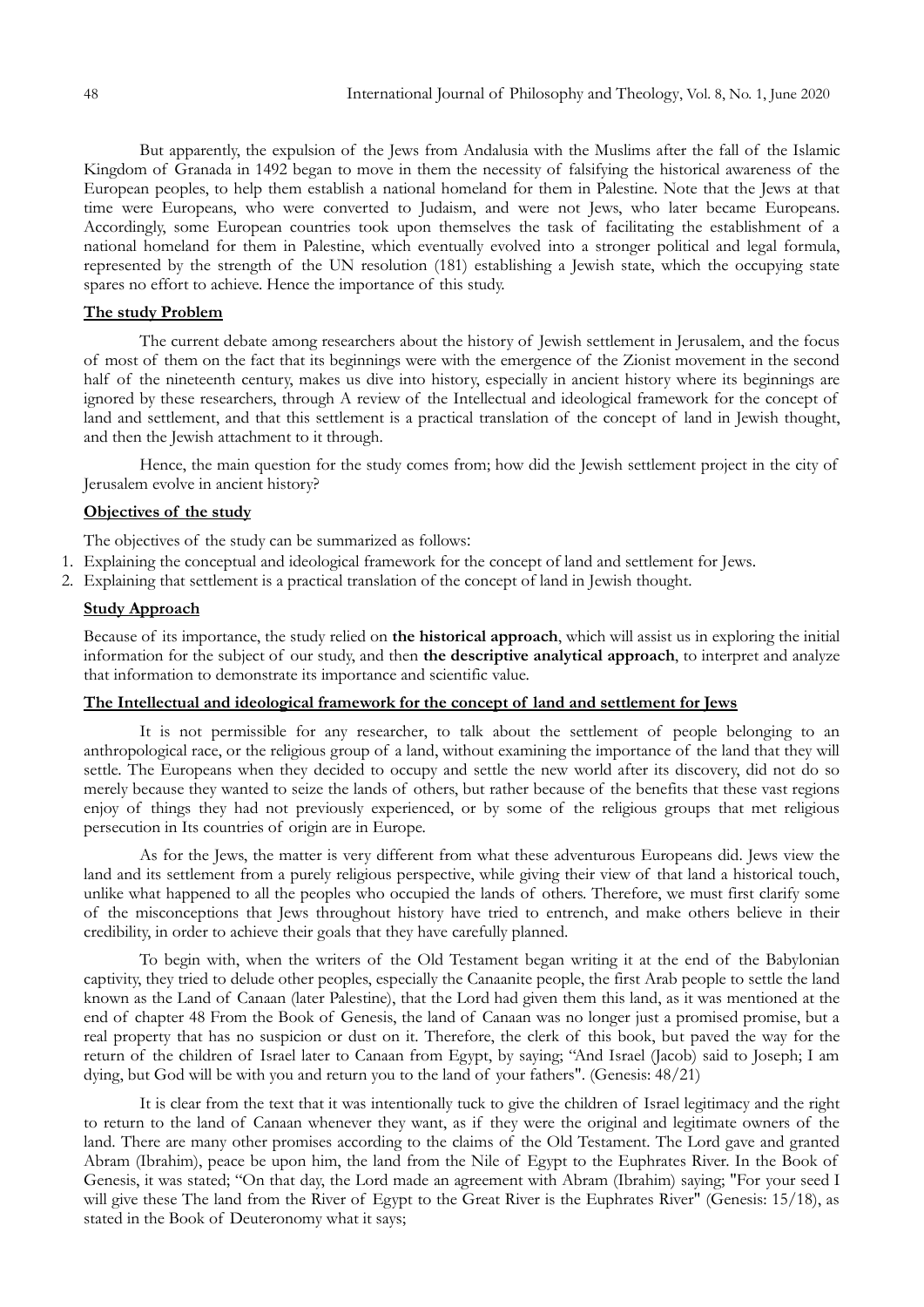"Every place where your feet tread will be yours, from the wilderness and Lebanon, from the river the Euphrates River to the western sea (the Mediterranean) will be your border" (Deuteronomy: 11/24). And it was mentioned in the same book like this; "They turned and moved and entered the mountain of the Amorites, and all that follows from Araba, the mountain, the plain, the south, and the sea coast, the land of the Canaanites and Lebanon to the great river, the Euphrates" (Deuteronomy: 1/7), where the provinces of the land of Canaan are considered as high places for the Amorites. As for the Negev desert and the coastal plain, it is considered a lowland or a plain (De Vaux, Vol. 1, 1978: 5). However, according to Father Roland De Vaux (De Vaux, Vol. 1, 1978: 6), it is difficult to say precisely whether these lands that the Old Testament claimed to be granted to the Children of Israel have connected to the Mediterranean Sea along the course of the Qasimiya River. To the north of Tire, or at Ras al-Naqurah, to the south of Tire.

What the Old Testament mentioned about the promise that God made to Abram (Ibrahim), by giving his descendants the land from the Nile to the Euphrates, Ibn Hazm confirms that the children of Israel obtained only less than the Promised Land tithe according to their claims, and this is considered a lie and slander. And he says; "They never owned (meaning the Children of Israel) from the River of Egypt, or about ten days of it, from what was above it, from the site of the Nile to near Jerusalem, and in this distance the famous deserts extending, and the Urban places then Gaza, Ashkelon and the mountains of the Shura that remained fight them for the duration of their state, and those commanding them annihilate them until the end of their state. Nor did they ever belong to the Euphrates, nor for ten days from it, but between the last possession of the Children of Israel to the nearest place from the Euphrates to them about ninety parsecs, in which there are Qansreen and Homs that they never came near, then Damascus, Tire, and Sidon whose people still fight them and make them humiliated throughout the length of their state, With the approval and transcripts of their books". (Ibn Hazm, Vol.1, No date: 102) Ibn Hazm continues his saying; "Then its saying (the Old Testament), the great river and what is in their country that they owned, is a river that is mentioned only by Jordan alone, and what is great, but the distance of its course from Lake Jordan over its hometown in the stinking lake (Dead Sea) is only about sixty miles away". (Ibn Hazm, Vol.1, No date: 102)

The reader of Genesis reaches the conclusion that this Bedouin man Abram (Ibrahim) was given to him all the land of Canaan and beyond the land that extends between the Nile and the Euphrates as the eternal property of him and his descendants. That man we find does not have anything from him, until he begged the owners of the land on which he put his tent a plot of land to bury Sarah's wife, in the indication of his saying to them: that he is a stranger and a guest with them. Likewise, we find Abram (Ibrahim) himself, as mentioned in the Book of Genesis, who died a stranger in Hebron, and he only has the place of a grave for him and his wife that he bought from the Hittites in this city. (Ibrahim, 1994: 7-13)

In fact, Israeli writings based on old novels have been circulating for centuries before they are codified, they have been carrying contradictions, and mythical and legendary events have mixed with historical facts that can be accepted. Indeed, the human mind rejects such allegations, because the Jews tried from behind their claim to divine promise, to restore their ancient history to ages older than the existence of the Canaanites in Palestine, in an attempt to prove that they are the oldest presence on the land of Palestine from the Canaanites; thus proving their right to it from others From other nations.

Likewise, there is a fundamental difference between the two terms: The Children of Israel and the Jews. The first means Jacob, peace be upon him, who was named in the name of Israel and his children and grandchildren, and this term remained in circulation until the end of the Babylonian captivity (Othman, Vol. 1, 1994: 10), the history of the existence of an Israeli priest called Ezra, who was working in the court of the Persian king Artaxerxes I, as will be explained later. As for the second term, it was started by the priest Ezra himself when he established the teachings of the Palestinian Jewish religion that exist to this day and later the children of Israel were named the Judaism for the area of the Palestinian Judah, and then later corrupted to the Jews. (Sousa, 1978: 17). While some (Tea'ma, 1972: 78-79) have argued that the origin of the name of the Jews took place before the death of Jacob, when he recommended his children to obey their brother (Judah) the fourth son to him. And when the discord occurred among the brothers, the Jews were called those who followed it. Rather, others (Attar, 1970: 10) deny the claims of the Jews that they are of the Jacob dynasty, and that their call is invalid by the consensus of anthropologists (anthropologists). The field was left to the name of the Jews until the nineteenth century AD, when the name "Zionists" began to appear as a synonym for the name of the Jews (Mahran, 1995: 229).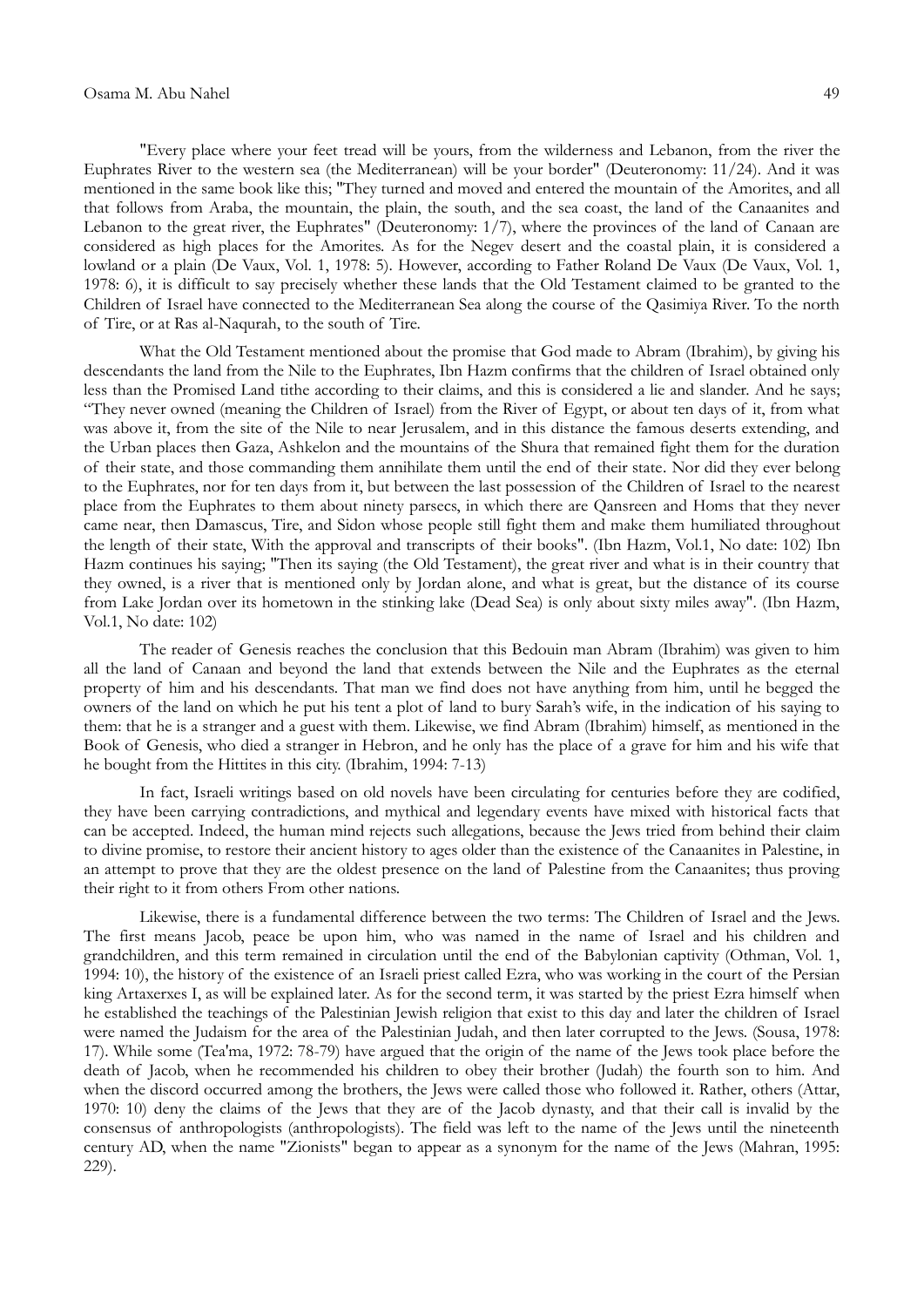Thus, Judaism was in fact a reproduction of the Egyptian, Mesopotamian, and Canaanite cultures, in addition to the special culture of all the tribes that bore the name Children of Israel. (Abdul-Rahman, 1994: 37)

Indeed, the claim that the Jews attributed to Judah the fourth son of Jacob is a form of contempt for the human mind. It is known before and now that in eastern societies leadership is without the right of the eldest son after the death of the father. Hence, what is the justification for Jacob in the authenticity of this narration, by granting leadership to the fourth son and not to the first, second or third son, especially with our understanding of what was mentioned in verse of Yusuf in Qur'an, from the misconduct of most of Jacob's sons.

 It is worth noting that, until the date of Ezra's existence, there was no people called the Jewish people, for the heavenly message or the call that was revealed to Moses, peace be upon him, was not characterized by the Jewish religion. It is well known that the call that was revealed to Moses is monotheism or Islam, as are the messages that were revealed to all the prophets. Consequently, there was neither a nation nor a people in Moses's time or before it called the Jewish people, as it did not explicitly state that a religion was revealed to a prophet, bearing the name of the people upon whom the heavenly vocation was revealed.

Accordingly, if the first presence of the children of Israel on the land of Palestine was the time of Jacob, peace be upon him and his children, then the Old Testament explicitly admits that there is no room for controversy, that the presence of Jacob and his sons on the land of Palestine was temporary and did not have the character of permanence, after calling Yusuf (Joseph), peace be upon him For his father and siblings to come to Egypt and settle in it, ended any presence of the sons of Jacob in Palestine, where it was mentioned in the Book of Genesis what he stipulated; "All the souls of the house of Jacob that came to Egypt were seventy", and such a number can in no way be considered a people. (Genesis: 46/27)

Yusuf (Joseph) was considered the main link between the legend and history in the story of the Children of Israel, which led to the total melting of the Jacob group in the Egyptian environment for five hundred years. Yusuf (Joseph), his two sons Mansi and Ephraim, and his nephews married Egyptians. The scientific analysis also shows that one family consists of seventy people, not a clan that must have fused and melted completely in its new environment, culturally, socially, and even ethnically. What helped Jacob's offspring completely dissolve the Egyptian people, is the conversion of Pharaoh of Egypt (Amenhotep IV) (Akhenaten) (1375-1358 BC) the religion of monotheism (worship of Aton), and imposed it on the Egyptian people, who took a large number of that debt. As a result, the offspring of Israel merged with the Egyptians, leaving nothing to separate them from each other. Therefore, all indications indicated that the group that left Egypt in the thirteenth century BC, under the leadership of Moses, was composed of a group of Egyptians who converted to the religion of monotheism, and they were forced to leave Egypt after the rulers of Egypt persecuted them after Akhenaten's death. (Sousa, 1978: 236-237)

However, after the divine command of Moses leading his people to enter the land of Canaan, he was unable to persuade them to enter it, because of the quality of the cheese that they possess. The Almighty said; "thou wouldst think they were united, but their hearts are divided" (Al-Hashr: Verse 14), God wrote them humiliation and wandering in the land of Sinai for forty years, until the reluctant and cowardly generation dies, and the strong generation arises.

Some (Hamdan, 1993: 28) have tried to link Musa's attempt to persuade his people to enter the land of Canaan and the repeated novels of the promise in the Old Testament, that Moses was the first to make this promise to save them from slavery, after he realized that there was no hope for his success through a shattered people, part of which were slaves and part of the Shepherds Against a strong state like the Egyptian state, Moses had to persuade his humiliated and indignant nation to flee to a land awaiting it, the land of Canaan, to live in a lord, just as the Egyptians lived as lords on their land. Hence, the comparisons came between the land of Palestine and the land of Egypt, which are both flooded with milk and honey, and Moses had to awaken the instincts of the deprived in possession. (Hamdan, 1993: 21-23; Deuteronomy: 11/8-12)

Indeed, it is possible to accept part of what has been mentioned previously, but the other part can be reformulated in another way, for Moses's attempt to persuade his people to enter the land of Canaan does not in any way mean that this is a promise from the Lord to them. We see that the promise that was repeated in the books of the Old Testament was formulated after the era of Moses several centuries ago, especially in the periods of political and moral decay, and the social disintegration of the Children of Israel in Babylon during the period of exile, so the scribes formulated this promise and repeated it repeatedly in the books in successive periods to affirm it, And to convince the reader of his credibility. And to demonstrate that there is no divine promise that the Children of Israel will ever own Palestine, but rather it is an order from God for them to enter the nearest land after fleeing from the Egyptian army led by Pharaoh himself.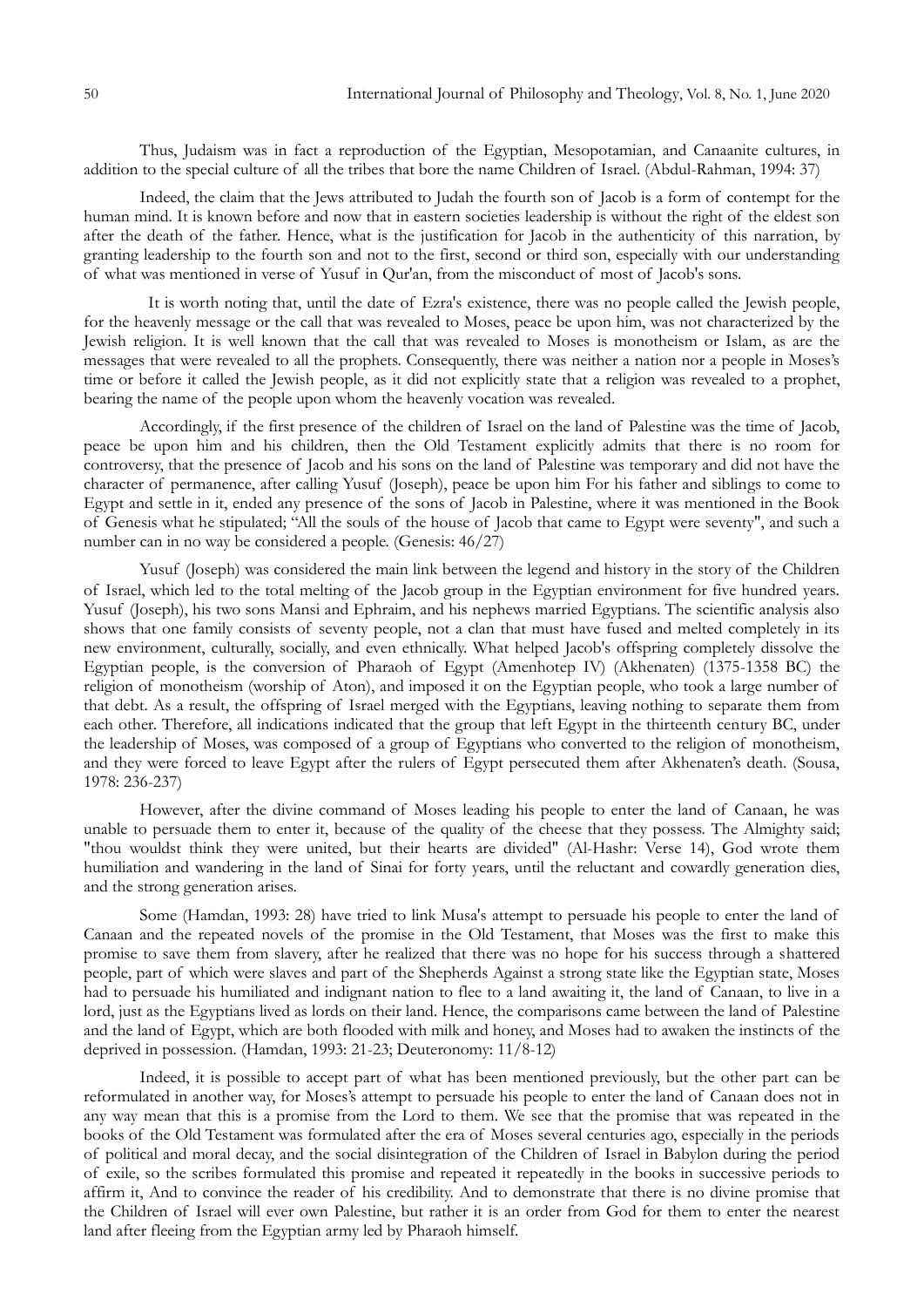In that, Almighty says through the tongue of Moses; "O my people, enter the Holy Land which Allah has assigned to you and do not turn back [from fighting in Allah's cause] and [thus] become losers". (Al-Ma'idah, Verse 21)

It is noticed here, that the Quranic style of the word "Allah has assigned to you" does not mean in any way that it is a promise given to the people of Moses, or an official document to confirm their right to own it, but rather the Almighty gave it to prove that they were not entitled to it, after they rejected his order to fight the inhabitants of the land of Canaan. And "Allah has assigned to you" is here, meaning that God has given an indisputable and irreversible covenant and covenant, but it does not mean the right to eternal ownership because it is a temporary matter. We notice here what the Almighty said in a continuation of the previous verse: "They said, "O Moses, there are tyrannical people in it; we will not enter it until they leave it. If they leave it, we will be entering" (Al-Ma'idah, Verse 22). This implies their rejection of the divine order after the cowardice penetrated and reached the maximum extent in their hearts, as a result of the life of slavery that lived in their conscience, and became an important and original pillar of their daily lifestyle even with the presence of a prophet among them.

# **Settlement is a practical translation of the concept of the land in Jewish thought**

Because the land is the basis of any settlement project, it was necessary for this project whomever, especially in Jewish thought, which is based mainly on Machiavellian and the exploitation of others from translating it on the ground, through the land intended to seize and settle it. Historical narratives, especially what was mentioned in the multiple books of the Old Testament, told us that what the children of Israel went through in Babylon and the bitterness they lived through, and the spread of moral and religious decadence among them, until they forgot the worship of God and worshiped pagan gods like the God of July in Mesopotamia, making the priests In an attempt to bring these people back to the worship of God, they are forced to invent historical events that have no relevance to their history. So they invented, as will be shown, the story of David's peace be upon him taking the city of Jerusalem, and then taking it as the capital of his rule, then they invented the story of Solomon, peace be upon him, building a great structure to worship the Lord in the city itself.

Consequently, these priests were in dire need to bring together those people who feel the bitterness and cruelty of alienation, and the immoral conditions they live in, to sanctify a particular city to make it a tribute to them, and the whims of their interests, so the choice fell on the city of Jerusalem, because of its great importance and prestige. Note that even the children of Israel were present in Babel, and they had no relationship with this city from near or far. If Jerusalem is considered holy for Muslims, then this is something we understand after the Isra and Mea'raj incident linked the two blessed mosques: The Grand Mosque in Makkah and Al-Aqsa Mosque in Jerusalem. And if Jerusalem is a holy city for Christians, this is also something we understand, given the birth of Jesus next to it, and his call to worship God through it. But what we cannot understand or accept is the sanctification of the Children of Israel and later the Jews to this city, especially since the call that was revealed to Moses, peace be upon him, was outside Palestine and Jerusalem. We infer that, today, Jews are not unanimous in the sanctity of the city of Jerusalem, for example, the Samaritan Jews do not recognize its sanctity, but rather they make Mount Gerizim near the city of Nablus their holy place without the city of Jerusalem.

Whatever the matter may be, and to demonstrate the settlement translation of the concept of the land to the writers of the Old Testament, they began this actual translation, from the command of the Children of Israel after the death of Moses to Joshua bin Nun, his servant. From that moment on, the Old Testament writers began placing him in an advanced position no less than the position of Moses himself. There was a lot of confusion about the truth of what was mentioned in the Book of Joshua about how the Israelites crossed with their leader, Joshua Bin Nun, for the Jordan River, and how he seized part of the land of Canaan starting in the city of Jericho, as they later seized most of the south of the land of Canaan (For more details, see: Joshua, chapter two; Joshua, several places). The Old Testament claimed that the conquest of the Children of Israel on the land of Canaan at the time of Joshua was based on the promise that the Lord had given them during the time of their ancestors from Abraham to Moses. (Joshua, 21/43-45)

 There are contradictory narratives mentioned in the Book of Joshua, which indicates that its bloggers drew it from various sources. The eleventh chapter of the Book of Joshua mentions the news of Joshua's takeover of Mount Israel and Mount Judah (Joshua, 11/16; 11/21), although these designations are considered somewhat late, and they were not present mainly in that period. The time covered by the Book of Joshua.

While previous accounts had mentioned that the task of invading the country of Canaan had begun at the hands of Joshua bin Nun, however, some Western researchers recently worked on the idea of trying to understand to reassess all the ancient sources. Modern science has become giving accurate information about the events of ancient history from various sources, be they Egyptian, Babylonian, Syrian, Canaanite, or Greek.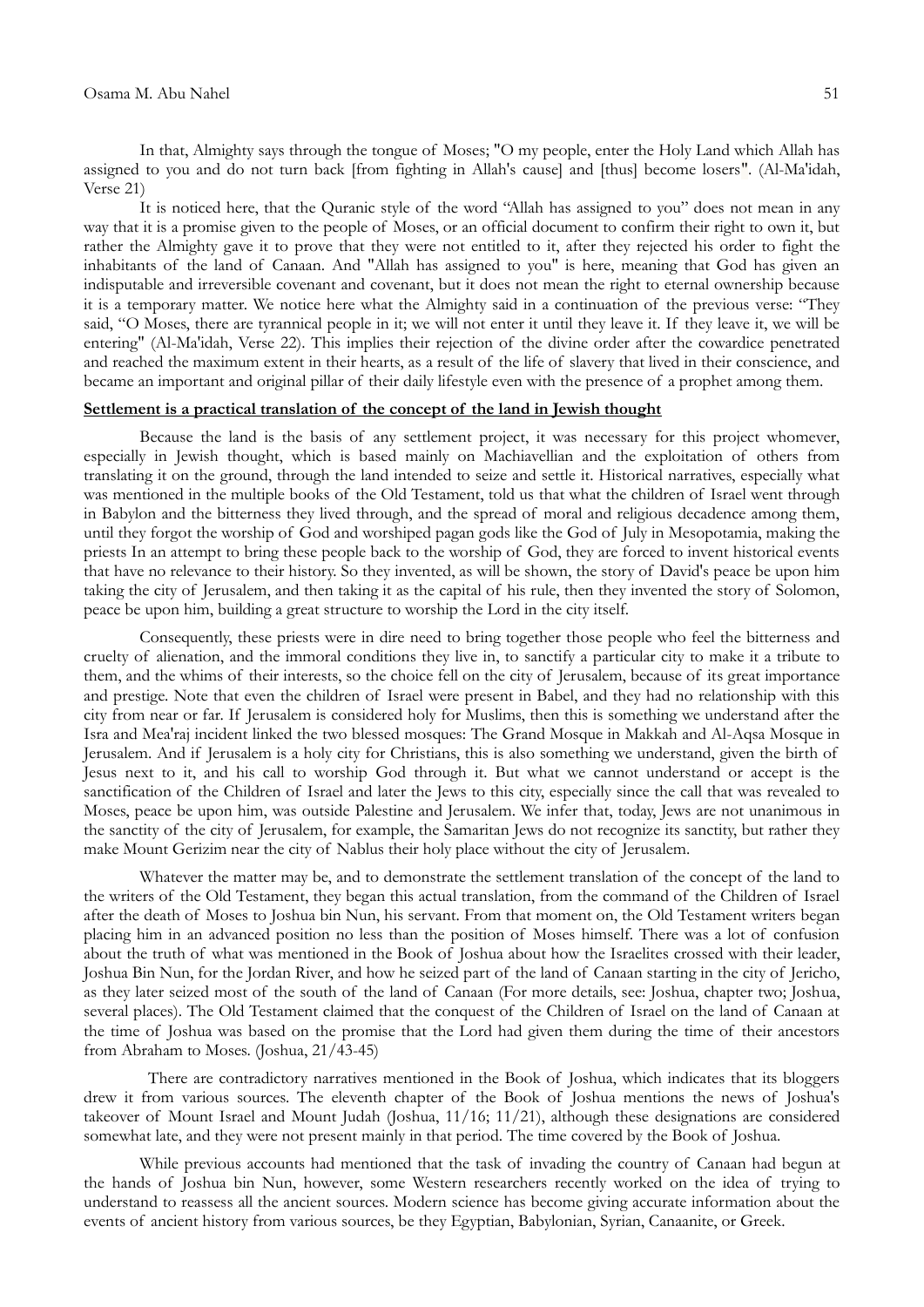The first thing that the researchers noticed was the mythical nature that characterized the description of battles, where the sun stood in response to the call of Joshua, the fortresses collapsed to the cry of the Children of Israel, and the Military wheels were defeated in front of groups that did not have weapons to fight against, and this is unacceptable by all mental standards.

Comparing what was stated in the Book of Joshua with what was mentioned in the Book of Judges, which came immediately after it, it appears to us that the children of Israel did not begin entering the land of Canaan until after the death of Joshua. And that last book made it abundantly clear that the Israelis, after they left Sinai, stayed for a long time residing in the Sa'ir area south of the Dead Sea, and that their entry into the land of Canaan was not part of a comprehensive war against the people of the country, but rather in individual attempts by some Israeli tribes to infiltrate into the areas Not inhabited first.

The Egyptian sources have stated that throughout the thirteenth century BC, Canaan was subject to Egyptian influence, and biblical scholars have concluded that the Book of Joshua does not represent any historical fact, but was written by the writers of the Children of Israel during the Babylonian captivity during the sixth century BC, using some Ancient narratives that preceded the Israelites, including news related to the wars of the Canaan kingdoms between them. This was confirmed by the nature of the writing style itself; however, most scholars did not deny the existence of Joshua, the successor of Moses, as a historical figure.

Some sources have confirmed that the children of Israel invaded the land of Canaan was not, as claimed by the Book of Joshua, by direct fighting with its indigenous inhabitants, but rather through the so-called (peaceful infiltration); i.e. within the uninhabited areas of the population or areas whose population was scattered, at the time that In it, Egypt did not exercise any firm control over the country. And that was the peaceful invasion or the so-called taking of land ownership, followed by the period of reinforcement when they settled, and then these tribes entered into a conflict with the Canaanites. The stability of the Israelites in the land of Canaan had already taken a long time, characterized by the various displacements of people. Consequently, the story of the conquest of Canaan as mentioned in the Book of Joshua is incorrect, and indeed, Joshua himself did not play virtually any historical role for the Children of Israel. (Othman, Vol.1, 1994: 113; Moscati, 1986: 140; Ali, Vol. 1, No date: 68-69; De Vaux, 1978: 673)

After the Second World War, a new school of archaeologists emerged, committed to reading the evidence objectively, including the British researcher Kathleen Kenyon, and the Israeli Amahi Mazar, where they concluded that the second wave of damage to the cities of the Canaanite coast did not take place until the beginning of the Iron Age In the twelfth century BC, certainly Joshua was not the perpetrator, not even the tribes of the Children of Israel, but rather at the hands of their Palestinian enemies (the people of the sea) who were controlling the Canaanite coast. It became evident that after the Israelis left Sinai at the beginning of the thirteenth century B.C., they remained in the rugged mountainous region of Seir, south of the Dead Sea, and that their subsequent entry into the land of Canaan was at intervals and stages separated. The areas they inhabited in eastern Palestine were the deserted and mountainous areas far from the city kingdoms, as already mentioned, where they built for themselves huts and villages on the foothills of the eastern mountains of Canaan away from the Canaanites. And that, at a time when the Palestinians had mixed with the people of Canaan and began building fortified cities along the West Coast. (Othman, Vol.1, 1994: 115, 120; Thompson, 1995: 18-25, 29-56, 61-69)

Regarding this issue, it remains to point to the reason that facilitated the way for the Israelis to invade the land of Canaan, which is represented in the discord and wars among the Canaanite kingdoms, due to its autocratic feudal rulers who were their only concern in maintaining their control; as well as the weakness of Egypt, which was not able to fully control Its property is in the land of Canaan. (Al-Dabbagh, Vol. 1, section 1, 1965: 533; Sousa, 1978: 292)

From all of the foregoing, we come to a complete conviction that the children of Israel did not seize the city of Jerusalem, neither during the time of Joshua bin Nun nor after his reign for many ages, as the study will show, but rather they managed to seize some of the Canaanite cities and villages, after they infiltrated them peacefully without Fighting, taking advantage of the political conditions that served them, such as the lack of political unity among the indigenous peoples of the country, and the weakness of the Egyptian state, which was the land of Canaan revolving in its orbit.

To illustrate how historical facts were falsified, and the plagiarism of other people's actions they undertook, as they were made by the Children of Israel, we cite some examples of this, which show beyond any doubt that they did not control the entire land of Canaan, including the seizure of a city Fortified Jerusalem, the time of David peace be upon him: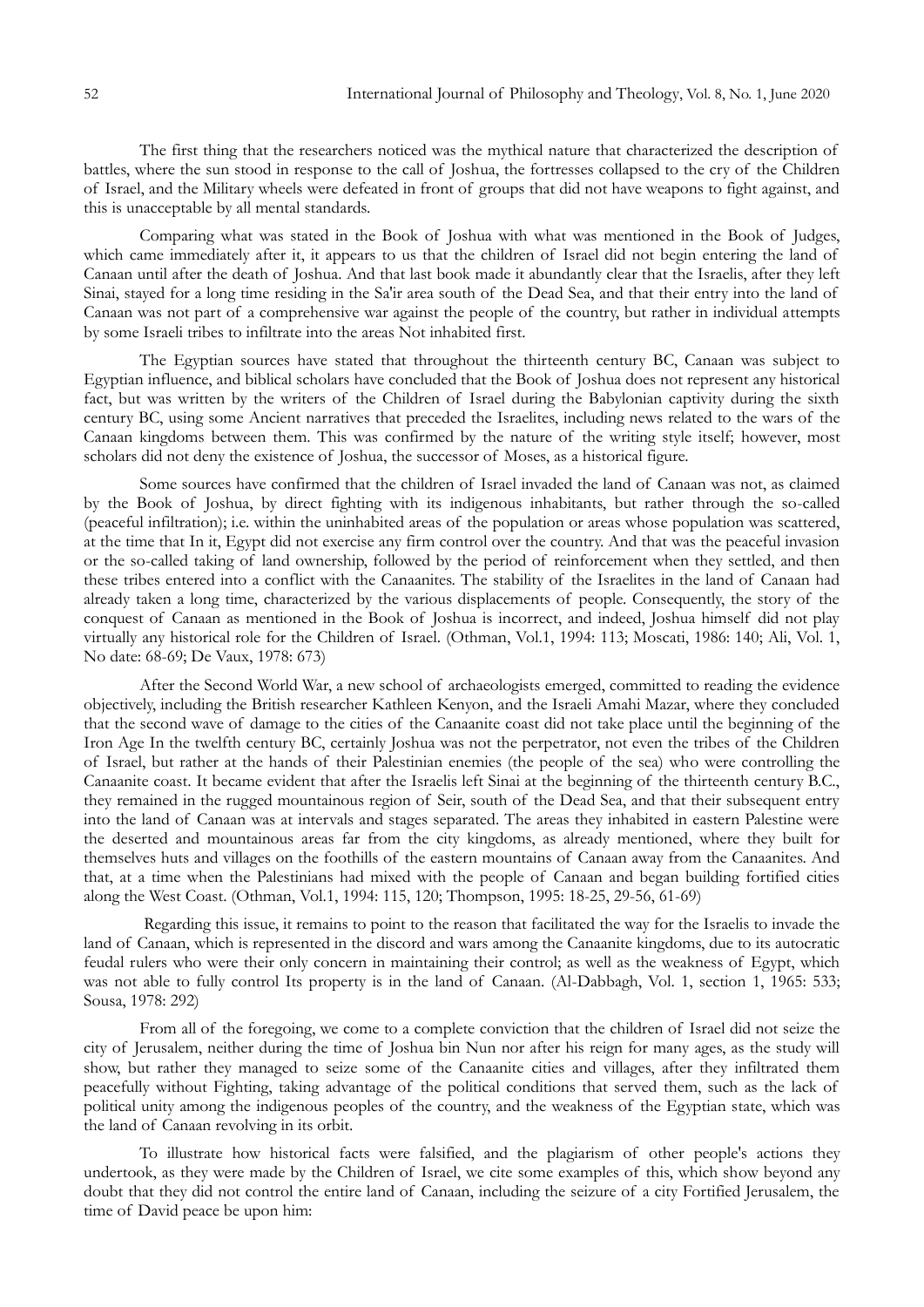**-**

The second book of Samuel states that David captured the fortified city of Jerusalem from the Canaanite Jebusites in the early 10th century BC (The second Samuel 5 / 4-10). Ahmad Othman (Othman, Vol. 2, 1994: 15) denied what was stated in this book about this novel, and confirmed that the only one, who opened this city to him to receive him in peace, was the Egyptian pharaoh Thutmose III five decades before David; so it was known later as Jerusalem, meaning the city of peace.

He also stated that it is not true what was stated in the book of the second kings that the city of Jerusalem was the capital of the Kingdom of Judah, when the Babylonian king Nebuchadnezzar destroyed it later in the year 586 BC (See: Second Book of Kings, chapters 24-25). Because it was still in the hands of the Jebusites, whom the Babylonian king's army had destroyed from their last, and left their city in Wreckage. All available evidence confirms that the Children of Israel never entered Jerusalem, nor were they sanctified in its temple, but the Israelites who returned from Babylon were the first to do so after the fall of the Babylonian state. It is worth noting that only the first five books of the Old Testament attributed to Moses were written during the sixth century BC, while the rest of the other books did not take their current form until three centuries later.

Ahmad Othman goes on to say that the tribes of Judah lived in the mountainous region surrounding the fortified city of Jerusalem, so we find the claim of the writers of the second book of Samuel that David captured this city is not true (<sup>2</sup> ), and despite this the books of the following kings continued to consider Jerusalem as the capital of the Kingdom of Judah, although it was clear That this city had nothing to do with what is going on, but rather the Old Testament writers, when reformulating these books, gathered the Israelis on a city that they would revere with a justification of their right to it, something that only took place after the destruction of this city by the Babylonians. (Othman, Vol.2, 1994: 15, 16)

The people of Judah held their altars and worship at the high mountain peaks, as were the rest of the Canaanite peoples. Jerusalem, due to the presence of the rocky surface located above the city in the north, is considered the most important area of worship in all the land of Canaan. The site of the fortified city, and the presence of strong walls around it, made it less vulnerable to the attacks of enemies until it opened its doors to receive Pharaoh Thutmose III during the fifteenth century BC, when it realized the futility of confronting his powerful army, and the Egyptian kings concentrated in it a military division of chariots and horsemen, then Pharaoh Amenhotep III later erected a temple at the altar of the rock, and this denies what the first book of Kings claimed (\*\* ), that Solomon the son of David was the one who built this temple. (Othman, Vol. 1, 1994: 184)

 Thomas Thompson emphasized that Tuthmosis III was indeed the one who established a sprawling empire in Syria, by saying: That Tuthmosis III, when he annexed Palestine and Syria to his empire in 1482 BC, established a number of military and administrative centers, and that this system achieved a great deal From stability in Palestine, especially in the southern coastal plain, and the Palestinian lands of strategic and economic importance for the Egyptians. (Thompson, 1995: 188)

Needless to say, the Egyptian blogs that dealt with the Pharaoh Shisheng campaign on major cities and trade routes in Palestine at the end of the ninth century BC, did not mention anything at all about any imperial rule of great importance in Palestine based in Jerusalem, so the two kingdoms of Judah and Israel, not even Jerusalem or any other possible capital in the central highlands calls Shisheng's attention in his attempts to subdue Palestine politically and economically to Egypt, and Jerusalem was at that time a small mountain city, not to mention that the existence of the kingdoms of Judah or Israel at that early time, is not supported by the information available on Palestine, just as Information Confidential and written to demonstrate the absence of any political forces in the Palestinian highlands. (Thompson, 1995: 211)

Although recent historical studies have completely failed to establish any relationship between the tribes of the Children of Israel and the city of Jerusalem before the middle of the fifth century BC, when the Persians allowed them to dwell in, the historical references still insist on accepting the Old Testament narratives regarding this city, Their justification was the absence of historical sources covering that era except for the books of the Old Testament. (Othman, Vol. 1, 1994: 185)

The Old Testament writers later tried to establish the concept of the land and its settlement by the Israelis, whose name changed to (the Jews), as will be explained in his statement. After the elimination of the Kingdom of Babylon, and the Persians' control of Palestine, the first Jewish settlement of Jerusalem took place.

<sup>(2)</sup> It was stated in the first book of Kings 2/11 that the capital of David's king was the city of Hebron, as it ruled through it about seven years before moving from it to Jerusalem. Therefore, we confirm that David ruled his people through the city of Hebron or its vicinity, and not in Jerusalem.

<sup>&</sup>lt;sup>\*\*</sup>) For more details on the alleged construction of Solomon for the Temple of Jerusalem, see: Book of Kings I, Chapter 6.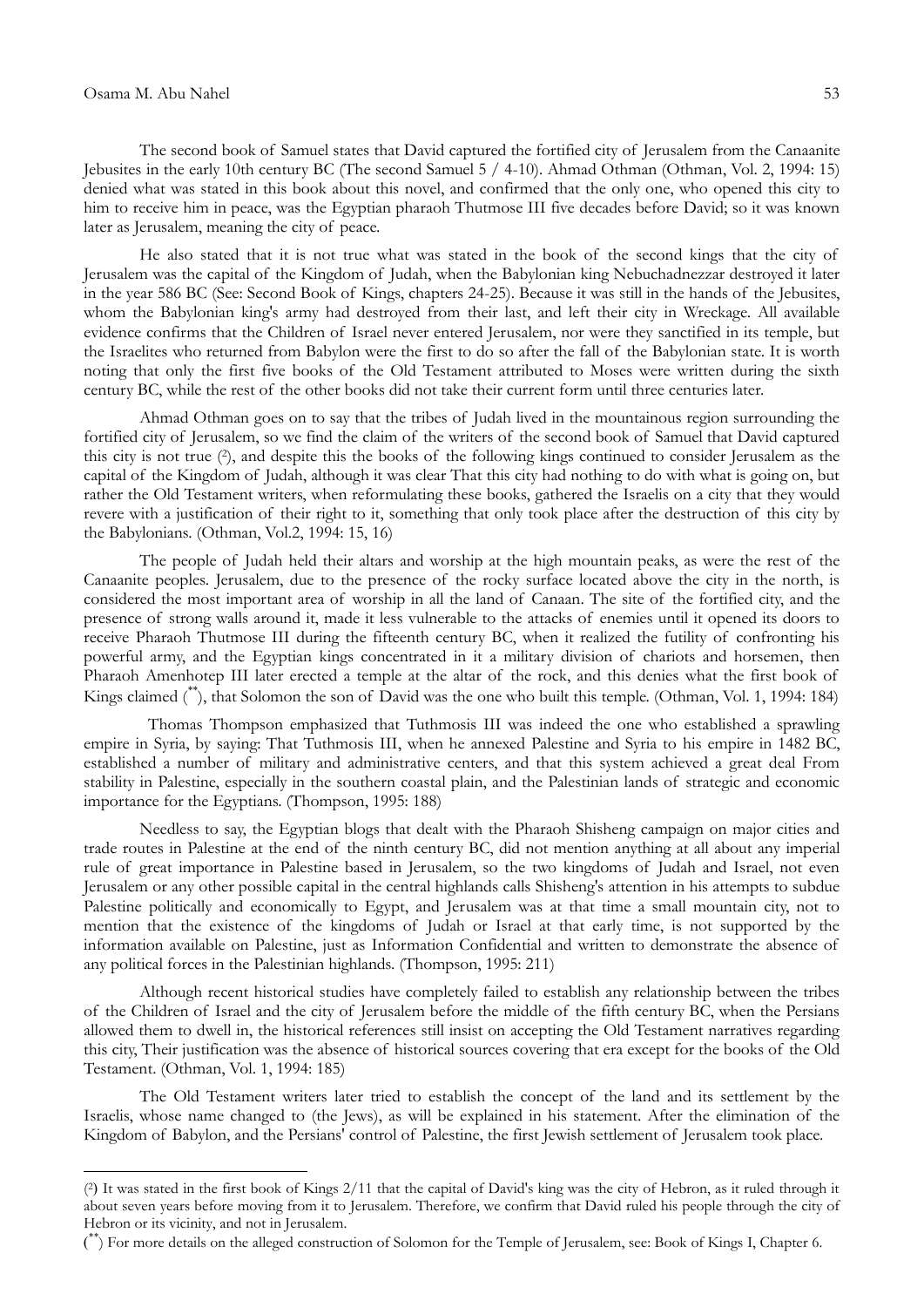We will cite a serious issue that occurred during the period of Persian influence, and it concerns the priest Ezra, who was born in Babylon as one of the captives who carried in them the hatred of the reality of the captivity, whether they inherited it or who lived through it with all its secretions, and with all its psychological contract that accumulated for generations.

Ezra grew up, was brought up and educated in Babylon, and was introduced to Babylonian myths and literatures, in addition to what was reported by the story of the fathers of the children of the Israelite captivity about their history in Palestine, and about the end of this history in the tragic form that it ended. (Othman, Vol. 2, 1994: 22; Ibrahim, 1994: 154)

Ezra had worked as a clerk at the court of the Persian king, Artaxerxes I, and his advisor in the affairs of the Israeli community that had been residing in Mesopotamia since the days of exile, and he was a skilled writer in the law of Moses, so Ezra was called the priest the writer of the law of the God of Heaven (Sousa, 1978: 153), the same one who supervised the writing The first five books of the Old Testament in Babylon, which is primarily responsible for the formation of Judaism in its present form. Note that King Artaxerxes had married an Israeli girl named Esther, and from the severity of his god there, he was responding to her requests, including allowing the priest Nehemiah to return to Palestine, and appointing him as governor of the Judah region, and he was also allowed to build the city of Jerusalem, and the inhabitants of Palestine tried in vain to prevent Nehemiah from completing The building, but they failed due to Nehemiah this time obtaining a royal fireman. After Nehemiah completed his work on building the Temple of Jerusalem, he built their homes and then forced the tribes of Judah to send each of them ten percent of their population to settle in Jerusalem to become their property by virtue of the de facto matter (in the tragic form that it ended. (Othman, Vol. 2, 1994: 21-22). To date, excavations in Jerusalem have not revealed evidence of such an architectural achievement. (Mu'awiyah, 1990:130)

This is what the Jewish settlers do today in Palestine, as they establish settlements, and then implant them with new immigrants from the Jews of Russia and Eastern Europe, to create a new reality for the evacuation of Palestine from its original Arab population, as if we were the Jews re-studying their ancient history to benefit from it.

Given the confidence of the Persian king in Ezra, he fulfilled his request by agreeing to his travel to Jerusalem, and he left Babylon around the year 458 BC, and he had letters of recommendation from the king to the Persian officials located west of the Jordan River to help him with all necessary, as he was provided with the absolute royal authority to reform Israel affairs in Palestine. And Ezra carried with him to Palestine the Aramaic square letters known as the Assyrian square script, which paved the way for the emergence of the current Hebrew alphabet. (Sousa, 1978: 153)

Ezra had an assignment entrusted to him by Artaxerxes with a strange title, which was "The writer of the law of the God of the heavens" (Ezra 7/12), as he was assigned to appoint rulers and judges to serve the inhabitants of Palestine, and he issued an order to him; "Whoever does not do the law of your God and the law of the king (that is, Artaxerxes), Let him be eliminated soon, either by death, exile, or the fine of money or imprisonment" (Ezra 7/26; see the full text of the order of the King of Persians in Chapter 7 of the Book of Ezra). Ezra thus assumed full powers to dictate in the name of the King of the Persians the law of the Lord, and imposed their respect and commitment (Jaraudi, 1996: 156) on the Israelis and the rest of the population of Palestine.

We conclude from the foregoing that Ezra worked to impose the law of God Jehovah on his people and other inhabitants of Palestine by force, with the clear and explicit support of his master, the King of the Persians. That is, the Jewish religion that Ezra made and still continues to this day is the work of anyone who does not believe in the God of the Children of Israel; It is clear that the religion of Ezra took its name in relation to the area of Judah, from which the Israelites were taken captive to Babylon, so they were called the Judaism first, then the term was later corrupted to become Jews later.

The reader of the Holy Qur'an clearly notes that his verses when dealing with the stories of the Israelis always reminded them of the children of Israel or the people of Moses, and the Qur'an rarely used the term "Jews" or (who Judaism), which was mentioned when the Prophet Muhammad related to the Al-Madinah Jews. In this context, the Almighty said; "Say: O ye that stand on Judaism! If ye think that ye are friends to Allah, to the exclusion of (other) men, then express your desire for Death, if ye are truthful!" (Al-Jumua: 6), What is meant here is the discourse of the children of Israel, and God has addressed them here with the word they have led as they claim to be affiliated with God, returning to him, and the description here is not praise for them, with evidence that God Almighty then said: If you claim that you are God's truthful.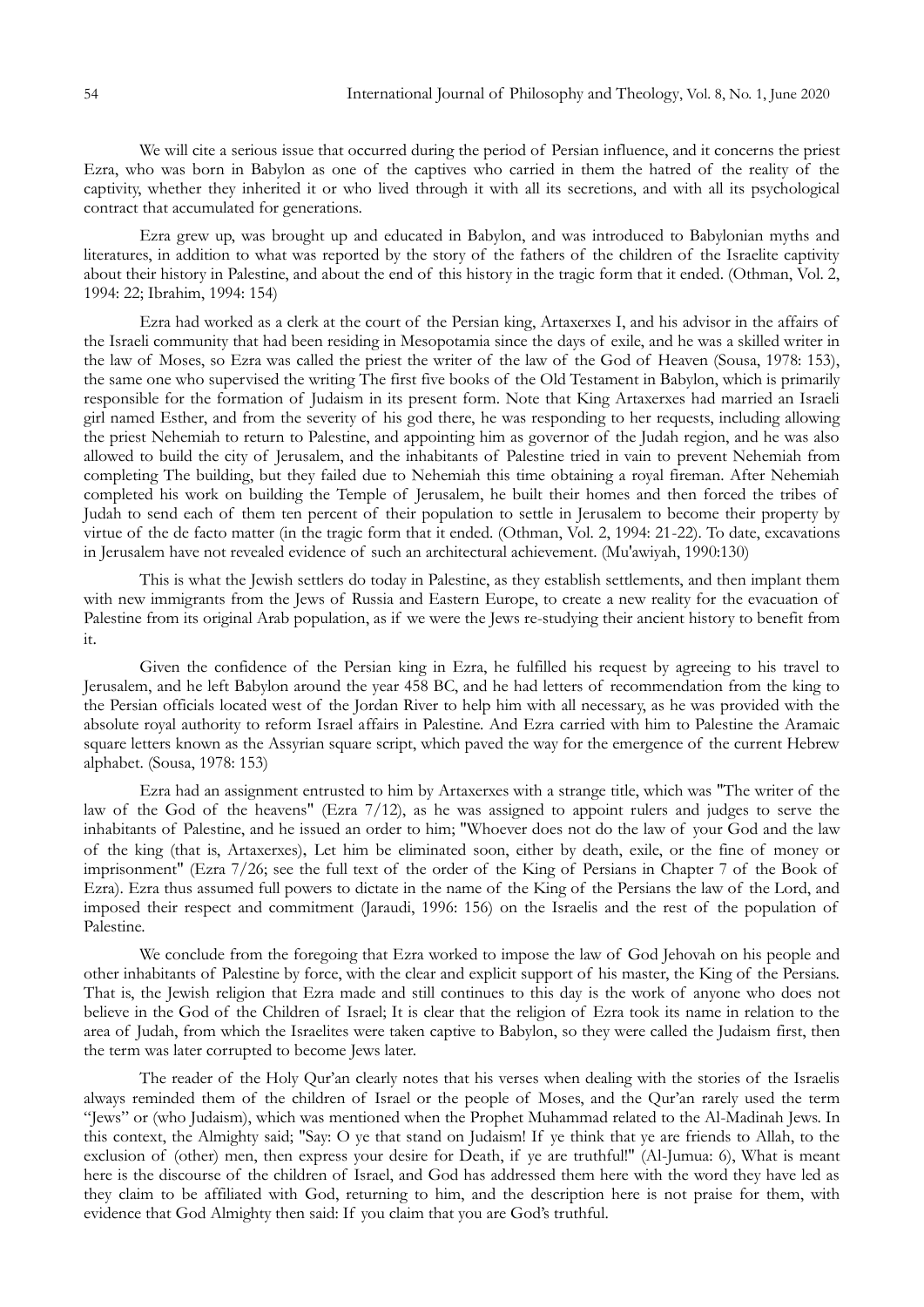# Osama M. Abu Nahel 55

In order to show that the Jewish religion established by Ezra differs from the message of monotheism revealed to Moses that calls for Islam, we mention a number of Quranic paradigms, bearing in mind that all the messages revealed by all the prophets call for monotheism and Islam, and that other names are nothing but Human labels. The Almighty said; "O Children of Israel! call to mind the (special) favour which I bestowed upon you, and fulfil your covenant with Me as I fulfil My Covenant with you, and fear none but Me" (Baqarah: 47). The Almighty said; "Moses said unto his people: Seek help in Allah and endure". (Al- Aa'raf: 128)

The Holy Qur'an affirmed that the call of Jesus, peace be upon him, was revealed to the children of Israel and not to the Jews. The Almighty said; "He was no more than a servant: We granted our favour to him, and we made him an example to the Children of Israel" [\(Az-Zukhruf](javascript:showMore(43,1,%20this)): 59). And the Almighty said; "And remember, Jesus, the son of Mary, said: "O Children of Israel! I am the messenger of Allah (sent) to you, confirming the Law (which came) before me, and giving Glad Tidings of a Messenger to come after me, whose name shall be Ahmad". (As-Saff: 6)

To increase the assertion that all of the heavenly messages were all calling for Islam, a number of verses were found in the Holy Qur'an that show that, for example, Almighty said; "It is from Solomon, and is (as follows): 'In the name of Allah, Most Gracious, Most Merciful: e ye not arrogant against me, but come to me in submission (to the true Religion)". (An-Naml: 30-31)

Although the new religion (i.e. Judaism) was based on the premise that the new Jerusalem Temple is the most holy place for religious worship, we find many of them did not believe in the necessity of residing in the Judah region, so they set up temples for them in Babylon, Persia, and the Egyptian island of Philae, It was supervised by priests who had no relationship with Judah (Othman, Vol. 2, 1994: 25). This, if indicated indicates that the connection of the Children of Israel with the city of Jerusalem was not firm, but rather transient. And if the Israelis want to search for the holy city they have, they must search for it outside Palestine, because the birth of the heavenly vocation that came upon them was outside it.

The Jews who had returned to Palestine during the era of the Persians had gathered in the Jerusalem area at most, as they enjoyed in that era a kind of autonomy and some privileges regarding the freedom to practice their religious rites (Sousa, 1978: 324; Hitti, Vol.1, 1958: 245). It is worth noting that the Israelis, who remained in Palestine after the Babylonian captivity, did not feel any kind of sympathy for those returning from Iraq. (Al-Dabbagh, Vol.1, section 1, 1965: 585)

 With regard to the decision issued by the Persian king "Cyrus" to build a temple for the worship of the God Jehovah in Jerusalem, and the failure of the Israelis returning to Palestine to build it during his reign and the era of those who followed him from kings, until Artaxerxes took over the rule, cast doubts on the history of this decision itself, as well as the law that published it Ezra, sponsored by the Persian Administration in Palestine, only reflects the chronic administrative difficulties that faced the policies of introducing new population elements and central religions into a region, given the presence of stable residents with long-term relationships and self-powers (Thompson, 1995: 239). The matter that casts doubts about the failure of the returnees to build the temple is how the Persian authorities rule their control over the peoples that inhabit Palestine, especially around the city of Jerusalem, but they fail to pass a royal order to build this temple, unless this order was not issued primarily in The reign of Cyrus and the successors of the kings, until Artaxerxes took power and was the decision-maker already, at the instigation of the centers of Israeli power that filled his court.

Even if the aforementioned account is true, the peoples who inhabited Palestine during the rule of: Cyrus, Cambyses II and Smerdes, have succeeded in preventing the returning Israelis from completing the construction of the temple on their own, and this indicates that Jerusalem was not before the Babylonian captivity the capital of the Israelis, otherwise it would not have dared These peoples asked to participate in the construction of the temple. (Othman, Vol. 2, 1994: 18-19)

In summary, for all that we presented, we find that at least a thousand years passed, during which tens of generations and hundreds of fluctuations and political and social phases of the children of Israel went through, and that the codification, registration and monitoring carried out by some of the men and priests of the Children of Israel were carried out in most of its stages under the shadow of Political circumstances against the will of their people for whom he or she is written. Hence, this huge crowd of repetitive information, ideas that are contradictory to each other, came from the books of the Old Testament.

Whatever the case, although the Jews had a foothold in the city of Jerusalem during the reign of King Artaxerxes of Persia, the Jews helped the Greeks to take over Jerusalem (Al-Dabbagh, Vol.1, section 1, 1965: 593- 594).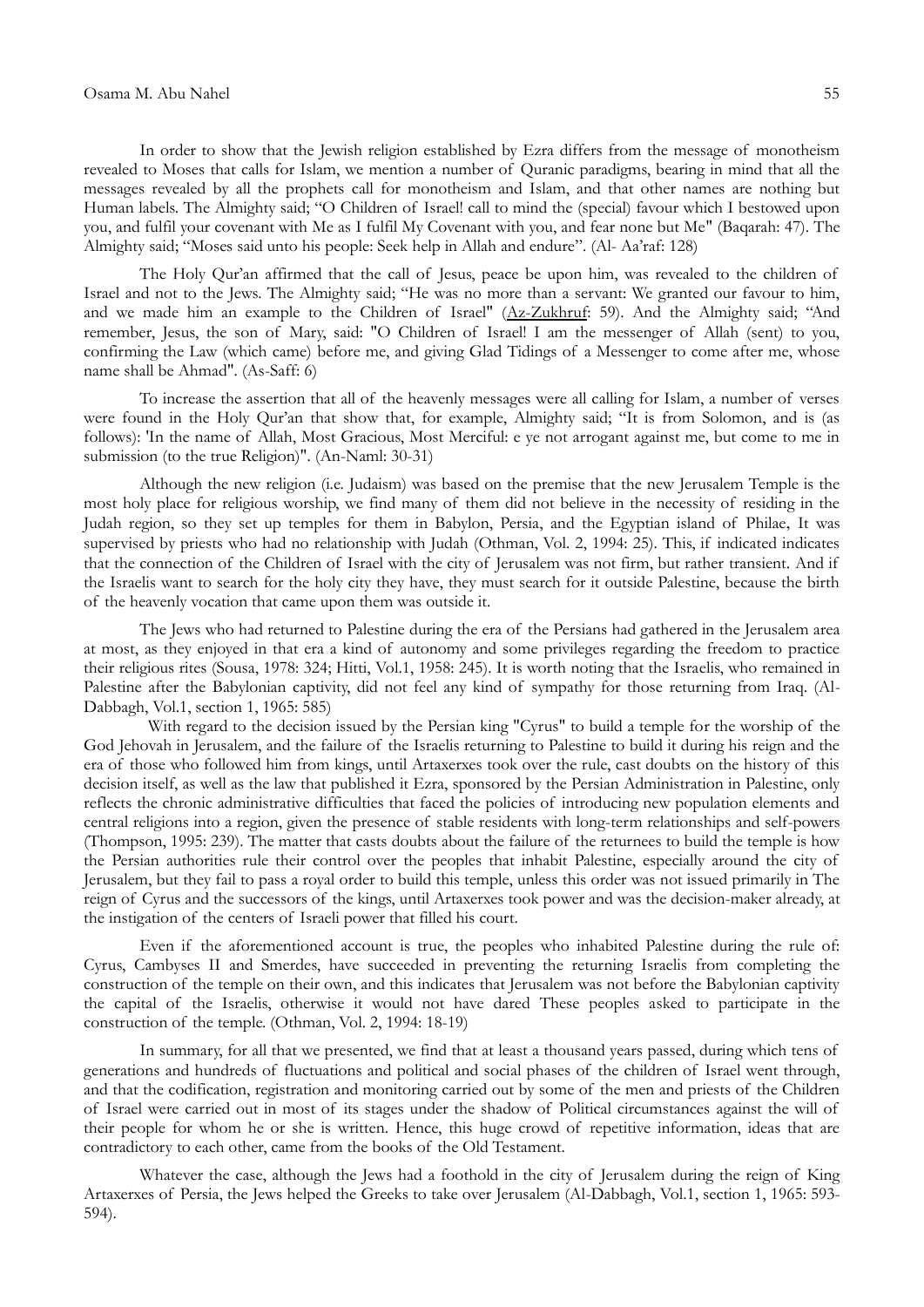Then the Greeks turned on the Jews during the reign of the Seleucid king (Antiochus IV) (175-164 BC), as the Temple was destroyed and all the loot was in it, and the Jews were forced to convert to Greek paganism, and they appointed rulers who were notorious for their hatred of the Jews (Al-Dabbagh, Vol. 1, section 1, 1965: 599; Al-Hout, 1991: 31). Jews at that time did not have an independent political entity, but rather melted inside the Great Syrian crucible.

Although the High Priest of the Temple of Jerusalem became the spiritual father of the people of Judah, but in the first period of Greek rule there was no independent administrative ruler of Judah, nor political or administrative authority for the area that was not mentioned in the writings of contemporary Greek historians of these events, let alone immigration. Large numbers of Jews from Palestine, to settle in other countries (Othman, Vol. 2, 1994: 30). A Jewish religious revolt against Greek rule had erupted and was called the Maccabean Revolution in late 167 BC. M, it weakened their political status in Jerusalem, after Antiochus IV attacked Jerusalem and then permitted it to kill and pillage, and forbade Jews to perform religious rituals, respect for the Sabbath, circumcision, and burned biblical texts, then ordered to perform the worship of the Greeks to God (Zeus) in the sanctuary The city, as it did before in the Samaritan temple in Gerizim (Jaraudi, 1986: 162), and considering the Jerusalem temple as a Greek temple is opened to all peoples for worship in it, and the attendant accompanying that the idols of those peoples inside the temple, and the slaughter of the pig in front of the altar. (Othman, Vol. 2, 1994: 44-45)

With the arrival of the Romans in the Levant and their takeover of Jerusalem and Palestine, Israeli history entered an important transitional stage, which then led to fundamental changes in the Jewish beliefs themselves, especially after the Christian call began calling on all nations to believe in the call to Christ and monotheism, and deny the idea of the chosen people. The Maccabees, Jews, Romans adore the new rulers at the beginning of their influence in the Levant. Nevertheless, the Maccabees completely ended the rule of the Romans for the country, and Judah became a Roman province. (Othman, Vol. 2, 1994: 51; Al-Hout, 1991: 32; Jaraudi, 1986: 165)

After the death of Julius Caesar and the appointment of Mark Antony as the czar of Rome, Anthony appointed Herodus (<sup>3</sup> ), the king of all the property of the former ruler Herchanus Maccabean, and after he became a great king he became king of an independent Jewish kingdom, but in reality, it is a client of the Romans in 37 BC. Herodus was able to eliminate the rule of the Maccabean family. (Al-Dabbagh, Vol. 1, section 1, 1965: 622). Herodus gave himself the authority to appoint and depose the High Priest of the Temple of Jerusalem, abolished the idea of inheritance in it, and prevent the application of Jewish laws and canons to the Jews, except in matters of worship, and followed the Greek policies and systems he was passionate about, so he chose most of his collaborators from Greece and the Edomites, and eliminated any influence A politician for the Jews in his kingdom. (Othman, Vol. 2, 1994: 55)

Then the explosion occurred and it was a dispute between the Jews and the Romans in the spring of 66 AD, and it was more like a massive revolution over Roman rule. The Jews began attacking Roman garrisons (Sousa, 1978: 325-326), which forced the Romans to send their army to fight them. In the year 70 AD, the Roman leader Titus tightened the siege around the castle of Jerusalem, and the siege led to the spread of famine and disease. So he entered Titus and burned the temple built by Herodus the Great, then seized the castle of Mount Zion, destroyed Jerusalem, and Judah became a Roman state, and also ordered the dissolution of the organizations Jewish political and religious, and an annual head tax of two Romanian dinars, to be paid to the "Jupiter Capitolonus" temple of the Roman god; to further humiliate the Jews after being deprived of previous concessions. (Al-Nasseri, 1988: 144)

 The destruction of Jerusalem by Titus was so complete that the Jews themselves forgot if the temple was built on the eastern or western hill in Jerusalem, and all attempts to rebuild it based on the description of the Torah failed, and the rest of the Jews were prevented from approaching Jerusalem that Their capital was no longer, and Judaism as a political state ceased to exist. (Hitti, Vol.1, 1958: 376)

The Romans rebuilt the city again in the Roman style and with a Roman name, "Aelia Capitolina", and made in it a temple for the Roman god "Jupiter the Capitoline"; thus, he made Jerusalem a completely different city from how Jews viewed it, and transformed it into a pure Roman colony, as was done The practice of circumcision is prohibited for Jews, because according to their description, it is an inhumane habit. These two projects sparked the ugliest rebellion led by the Jews throughout their history in Palestine in the fall of the year 132 AD, led by a Jewish extremist called Simon Barukhba), who claimed to be the expected Messiah.

1

<sup>(3)</sup> Herodus was from a Nabataean Arab mother, who was born in Ashkelon, and although the prevailing belief at the time was that he was a Jewish ruler; this is not true, as the Jews did not share their religious beliefs. Othman, Vol. 2, 1994: 55.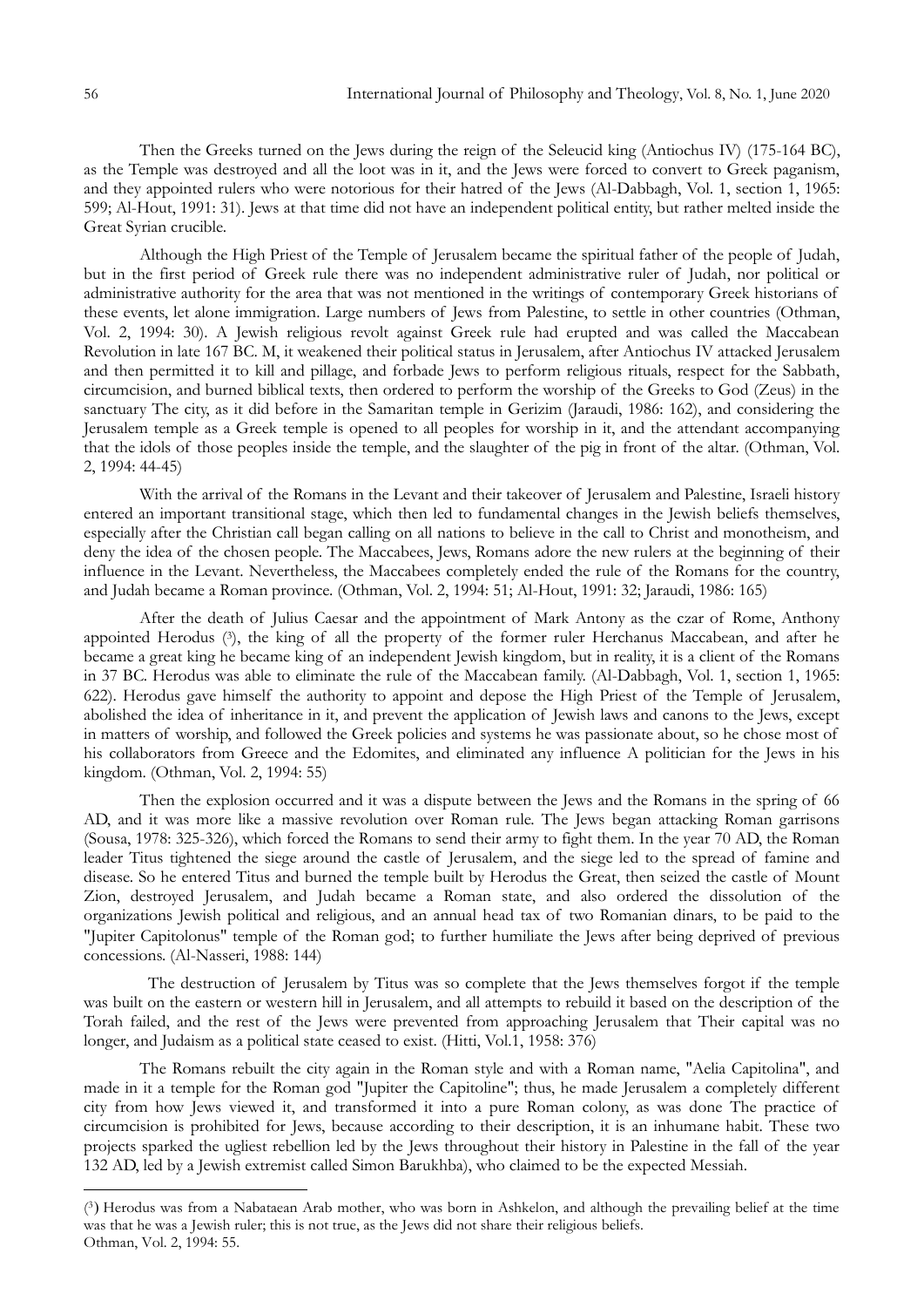This rebellion was severely suppressed in 135 AD, after a brutal war that continued Two years; Jerusalem was destroyed and turned into ruins. As for the Jews, they dispersed and some of them left for the Hejaz, Yemen and Egypt, while Palestine returned to the Romans after the number of Jews in it decreased until it became extinct (Al-Nasseri, 1988: 254, 257-258), and the Romans subsequently allowed Christians to reside in Jerusalem, if they were not of Jewish origin. (Al-Hout, 1991: 32)

After the Barukhba revolution, the name of the province of Judah was changed to the name of Palestinian Syria, the name "Palestine" became popular and continued until the present time, and this term was taken from the language used by the imperial administration of Rome and Byzantium. (De Vaux, 1978: 4; Hitti, Vol.1, 1958: 389)

 In the late fourth century AD, the Roman Empire was divided into two western and eastern empires, and Palestine was among the properties of the Eastern (Byzantine) Empire (395-636 AD). During the Byzantine era, the historical name "Palestine" was devoted administratively and politically (Al-Hout, 1991: 62), and Christianity had become the official religion of the Byzantine Empire, including Palestine, until the date of the spiritual and human coup in the Near East region, with the emergence of the Islamic call and its missionary, the Prophet Muhammad, to provide the world with a religious program that abolishes what Before it, let a new page in human history begin and the pages before it are folded.

# **Conclusion of the study**

At the conclusion of this study, it is possible to stop at some of its results, including:

- No researcher can talk about the settlement of people belonging to an anthropological race, or the religious group of a land, without examining the importance of the land they will settle in.
- Israeli writings based on ancient Novels have been circulating for centuries before they were written, carrying contradictions, and fictional mythical events mixed with historical facts that could be accepted.
- The first presence of the children of Israel on the land of Palestine was the time of Jacob and his sons. The Old Testament explicitly recognized what was beyond dispute, that Jacob and his sons' presence on the land of Palestine was temporary and did not have the character of permanence.
- The land is the basis of any settlement project; for this project, especially in Jewish thought was based primarily on Machiavellianism, and the exploitation of others from its translation on the ground, through the land intended to seize and settle it. So the priests of the Children of Israel invented the worship of God, historical events that have nothing to do with their history, such as; the story of David's takeover of the city of Jerusalem, and the story of Solomon building as a structure to worship the Lord in the city itself.
- The children of Israel did not seize the city of Jerusalem, neither during the time of Joshua bin Nun nor after his reign for many decades, but rather managed to seize some of the Canaanite cities and villages after infiltrating them peacefully without a fight, taking advantage of the political conditions that served them, such as the lack of political unity among the residents Native countries, and the weakness of the Egyptian state, which was the land of Canaan revolves in its orbit.
- The Roman takeover of Jerusalem and Palestine entered Israeli history an important transitional stage, which then led to fundamental changes in the Jewish beliefs themselves, especially after the Christian call began calling on all nations to believe in the call to Christ and monotheism, and deny the idea of the chosen people, which eventually led to End the Jewish presence in Palestine.

# **Study references**

- The Holy Quran.
- The Old Testament.
- Abdul-Rahman (Abdul-Hadi) (1994), History and Myth: Cultural Mobility in the Arab Region in the Past, Criticism and Conceptual Buildings, 1st Edition, Beirut: Dar Al-Tali'ah for Printing and Publishing.
- Al-Dabbagh (Mustafa M.) (1965), Our Country, Palestine, Vol. 1, First Section, 1st Edition, Beirut: Dar Al-Tali'ah Publications.
- Al-Hout (Bayan N.) (1991), Palestine: Political History from the Canaanite Period until the Twentieth Century (1917), 1st edition, Beirut: Dar Al Istiqlal for Studies and Publishing.
- Ali (Abdul-Latif A.) (1988), Egypt and the Roman Empire in the light of the papyrus, Cairo: Dar al-Nahdha al-Arabia.